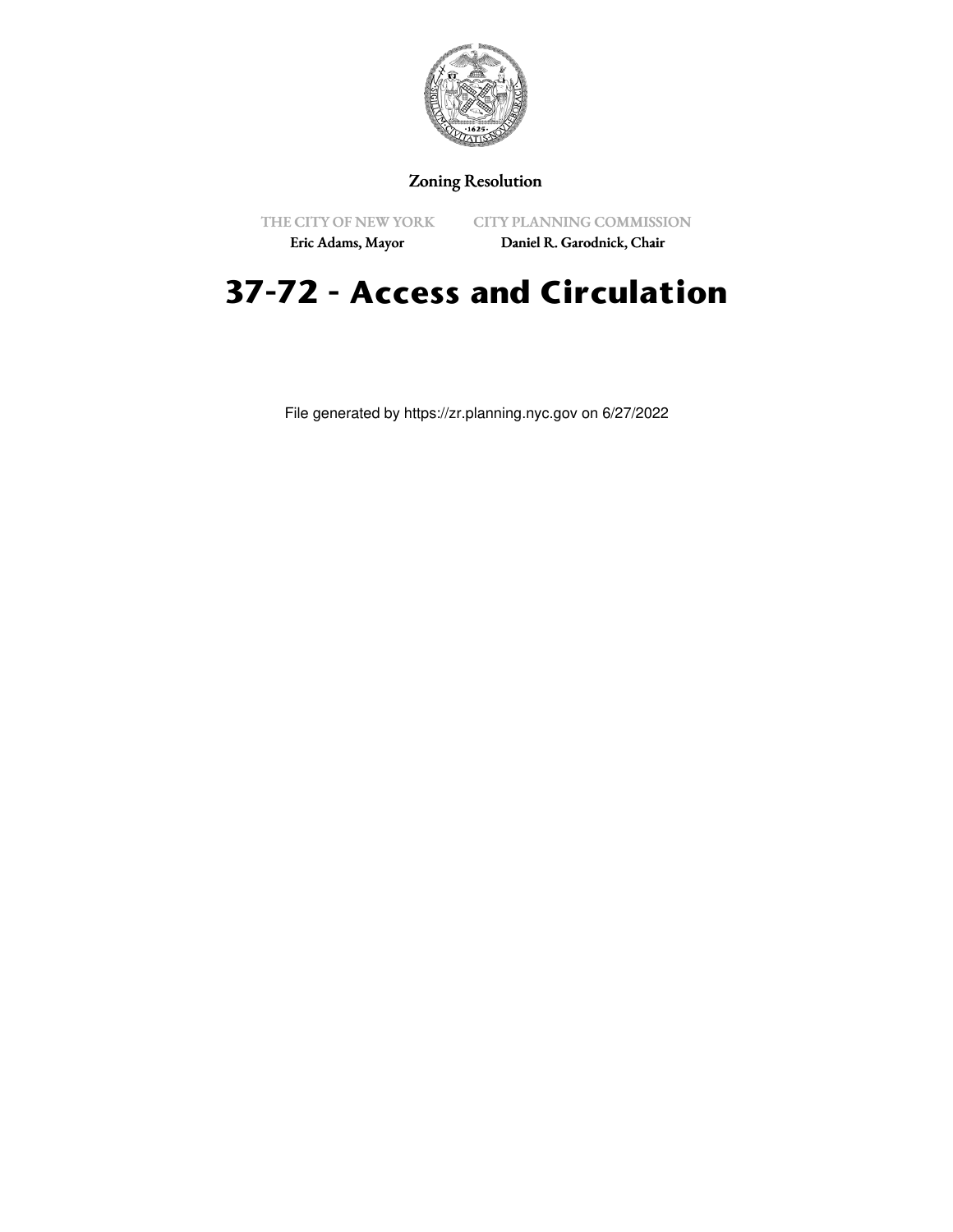## **37-72 - Access and Circulation**

LAST AMENDED 10/17/2007

## **37-721 - Sidewalk frontage**

LAST AMENDED 4/30/2012

To facilitate pedestrian access to a #public plaza#, the following rules shall apply to the area of the #public plaza# located within 15 feet of a #street line# or sidewalk widening line:

- (a) At least 50 percent of such area shall be free of obstructions and comply with the following provisions:
	- (1) at least 50 percent of the #public plaza# frontage along each #street line# or sidewalk widening line shall be free of obstructions; and
	- (2) such unobstructed access area shall extend to a depth of 15 feet measured perpendicular to the #street line#. The width of such access area need not be contiguous provided that no portion of such area shall have a width of less than five feet measured parallel to the #street line#, and at least one portion of such area shall have a width of at least eight feet measured parallel to the #street line#.
- (b) In the remaining 50 percent of such area, only those obstructions listed in Section 37-726 (Permitted obstructions) shall be allowed, provided such obstructions are not higher than two feet above the level of the public sidewalk fronting the #public plaza#, except for light stanchions, public space signage, railings for steps, exterior wall thickness pursuant to Section 33-23 (Permitted Obstructions in Required Yards or Rear Yard Equivalents), trash receptacles, trees and fixed or moveable seating and tables. Furthermore, planting walls or trellises, water features and artwork may exceed a height of two feet when located within three feet of a wall bounding the #public plaza#.

For #corner public plazas#, the requirements of this Section shall apply separately to each #street# frontage, and the area within 15 feet of the intersection of any two or more #streets# on which the #public plaza# fronts shall be at the same elevation as the adjoining public sidewalk and shall be free of obstructions.

#### **37-722 - Level of plaza**

LAST AMENDED 10/17/2007

The level of a #public plaza#, inclusive of major and minor portions, shall not at any point be less than the average elevation of #curb level# of the nearest adjoining #street# nor more than two feet above the average #curb level# of the nearest adjoining #street# in front of the major and minor portions of the #public plaza#. However, a #public plaza# with an area of 10,000 square feet or more may additionally have a maximum of 20 percent of its area at an elevation more than two feet above, but not more than four feet above #curb level# of the nearest adjoining #street# in front of the major and minor portions of the #public plaza#, provided that such higher portion may not be located within 25 feet of any #street line#. #Public plazas# that front on #streets# with slopes greater than 2.5 percent along the frontage of the #public plaza# may not at any point be more than one foot below the #curb level# of the adjoining #street#.

#### **37-723 - Circulation paths**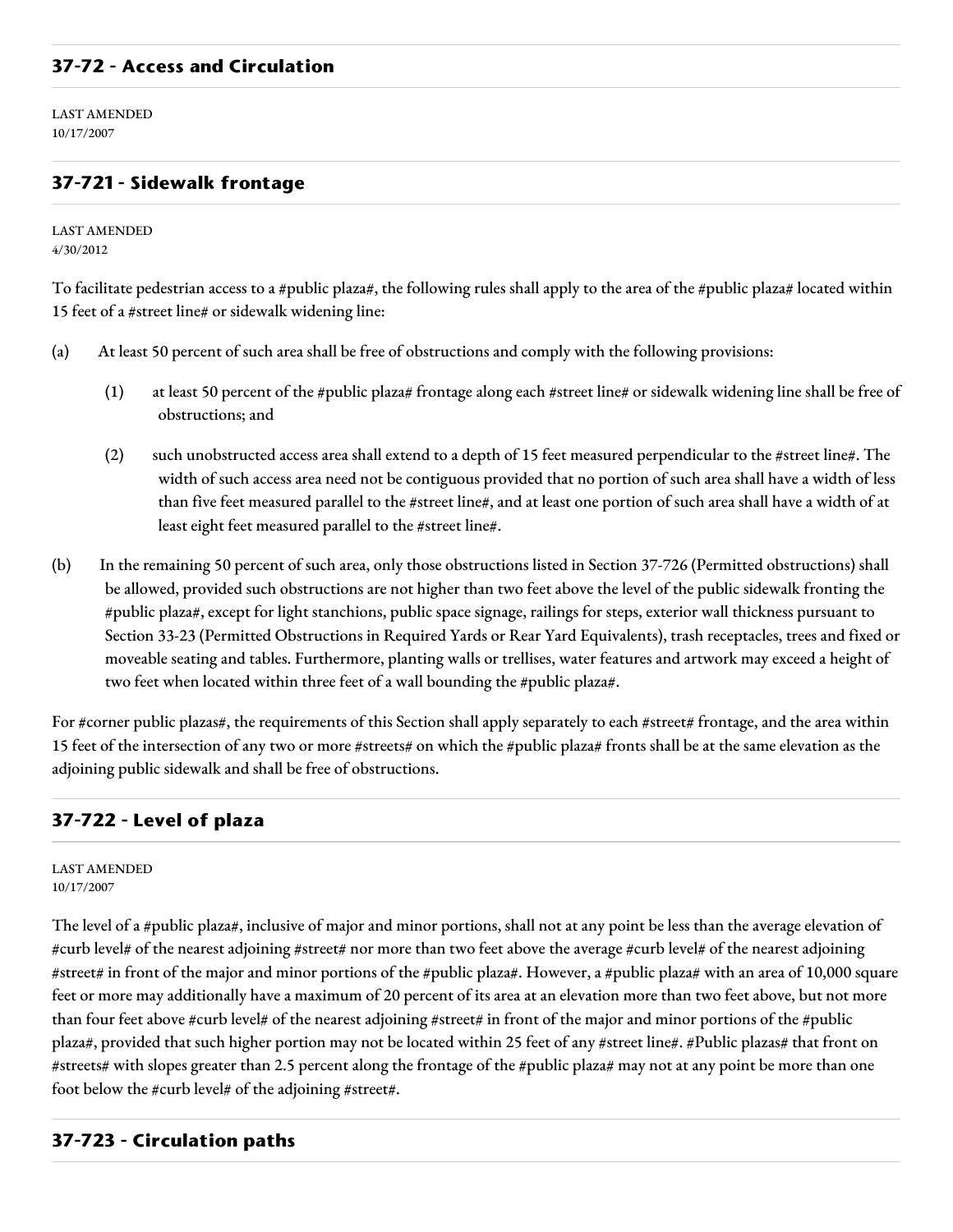Circulation paths within #public plazas# shall provide for unobstructed pedestrian circulation throughout the minor and major portions of the #public plaza# and shall, at a minimum, connect all #streets# on which the #public plaza# fronts and all major elements of the #public plaza#, including seating areas, #building# entrances, approved open air cafes and kiosks, and significant design features of the #public plaza#. A minimum of one such circulation path shall be provided of at least eight feet clear width. Circulation paths shall extend to at least 80 percent of the depth of the major portion of the #public plaza#, measured perpendicular from each #street line#. #Through block public plazas# shall provide at least one circulation path with a minimum width of 10 feet connecting each #street# on which the #public plaza# fronts. Trees planted flush to grade, light stanchions, trash receptacles, and public space signage shall be considered permitted obstructions within circulation paths; however, all trees located within circulation paths must comply with the regulations for flush-to-grade trees in Section 37-742.

## **37-724 - Subway entrances**

LAST AMENDED 6/10/2009

Where an entry to a subway station exists in the sidewalk area of a #street# on which a #public plaza# fronts and such entry is not replaced within the #public plaza# itself, the #public plaza# shall be at the same elevation as the adjacent sidewalk for a distance of at least 15 feet in all directions from the entry superstructure. Such #public plaza# area around a subway entry shall be free of all obstructions and may count towards the required clear area requirements as specified in Section 37-721 (Sidewalk frontage).

# **37-725 - Steps**

LAST AMENDED 10/17/2007

Any steps provided within the #public plaza# must have a minimum height of four inches and a maximum height of six inches. Steps must have a minimum tread of 17 inches; steps with a height of five inches, however, may have a minimum tread of 15 inches.

# **37-726 - Permitted obstructions**

LAST AMENDED 4/30/2012

(a) #Public plazas# shall be open to the sky and unobstructed except for the following features, equipment and appurtenances normally found in #public parks# and playgrounds: water features, including fountains, reflecting pools and waterfalls; sculptures and other works of art; seating, including benches, seats and moveable chairs; trees, planters, planting beds, lawns and other landscape features; arbors or trellises; litter receptacles; bicycle racks; tables and other outdoor furniture; lights and lighting stanchions; public telephones; public restrooms; permitted temporary exhibitions; permitted awnings, canopies or marquees; permitted freestanding #signs#; play equipment; exterior wall thickness added pursuant to Section 33-23 (Permitted Obstructions in Required Yards or Rear Yard Equivalents); permitted kiosks and open-air cafes; stages; subway station entrances, which may include escalators; and drinking fountains.

However, an area occupied in aggregate by such permitted obstruction shall not exceed the maximum percentage cited in paragraph (b) of this Section. In addition, certain of the obstructions listed in this paragraph, (a), shall not be permitted within the sidewalk frontage of a #public plaza#, as described in Section 37-721 (Sidewalk frontage).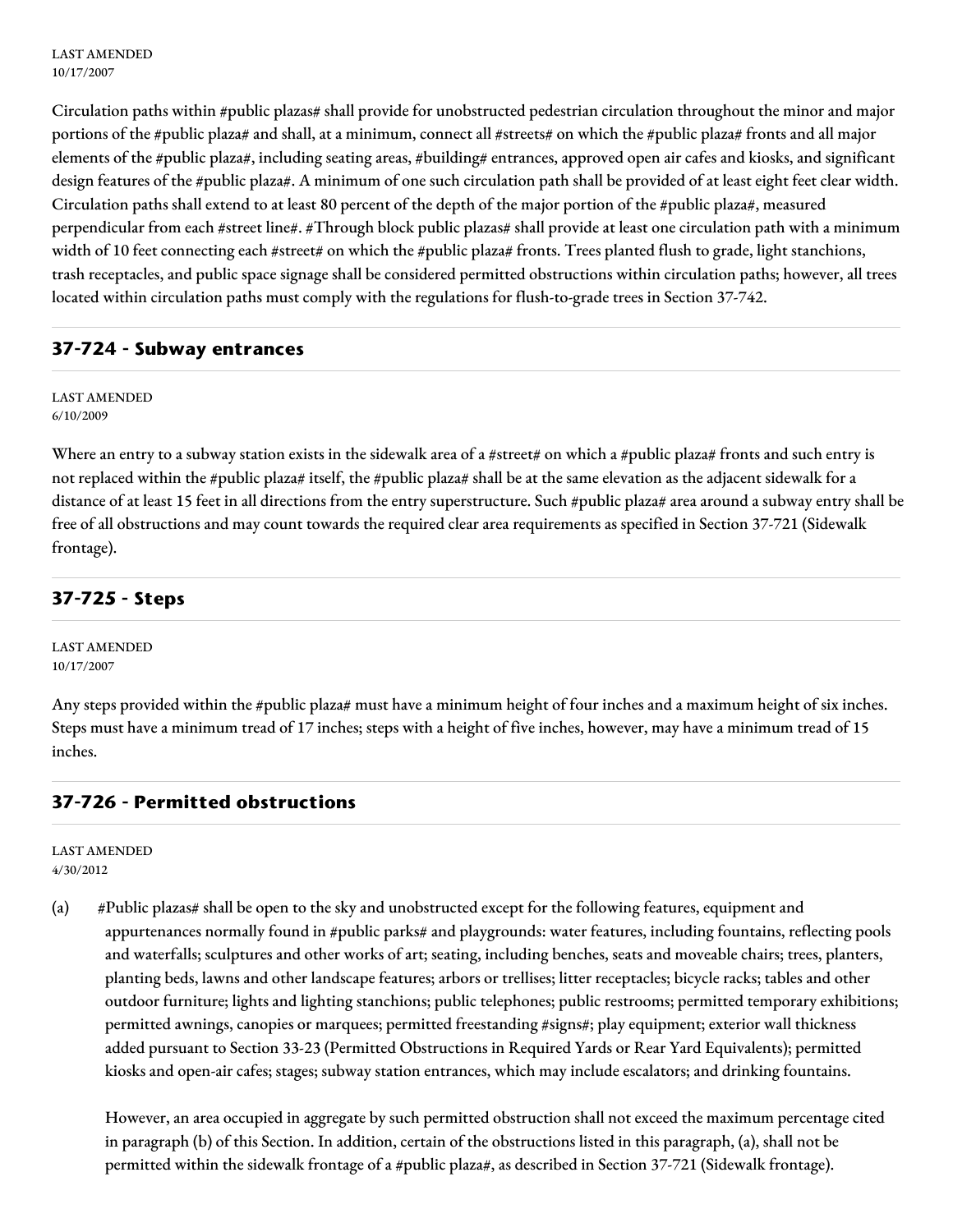(b) Permitted obstructions may occupy a maximum percentage of the area of a #public plaza#, as follows:

For #public plazas# less than 10,000 square feet in area: 40 percent

For #public plazas# less than 10,000 square feet in area with a permitted open air cafe: 50 percent

For #public plazas# 10,000 square feet or more in area: 50 percent

For #public plazas# 10,000 square feet or more in area with a permitted open air cafe: 60 percent.

The area of permitted obstructions shall be measured by outside dimensions. Obstructions that are non-permanent or moveable, such as moveable chairs, open air cafes, or temporary exhibitions shall be confined within gross areas designated on the site plan, and not measured as individual pieces of furniture.

Trees planted flush-to-grade in accordance with the provisions of Section 37-742 (Planting and trees) and tree canopies do not count as obstructions for the purpose of calculating total area occupied by permitted obstructions. Planting beds and their retaining walls for trees count as obstructions, except that lawn, turf or grass areas intended for public access and seating shall not count as obstructions, provided such lawns do not differ in elevation from the adjoining #public plaza# elevation by more than six inches. Exterior wall thickness added pursuant to Section 33-23 in any #publicly accessible open area# or #public plaza# built prior to April 30, 2012, shall not count as obstructions for the purpose of calculating total area occupied by permitted obstructions.

#### (c) Canopies, awnings, marquees and sun control devices

- (1) Entrances to #buildings# located within a #public plaza# may have a maximum of one canopy, awning or marquee, provided that such canopy, awning or marquee:
	- (i) has a maximum area of 250 square feet;
	- (ii) does not project into the #public plaza# more than 15 feet when measured perpendicular to the #building# facade;
	- (iii) is located a minimum of 15 feet above the level of the #public plaza# adjacent to the #building# entrance; and
	- (iv) does not contain vertical supports.

Such canopies, awnings, and marquees shall be designed to provide maximum visibility into the #public plaza# from adjoining #streets# and the adjacent #building#. However, canopies, awnings and marquees associated with entrances to #buildings# containing #residences# located within a #public plaza# may project more than 15 feet into the #public plaza# and contain vertical supports if they are located entirely within 10 feet of the edge of the #public plaza#.

- (2) Sun control devices may be located within a #public plaza#, provided that all such devices:
	- (i) shall be located above the level of the first #story# ceiling;
	- (ii) shall be limited to a maximum projection of 2 feet, 6 inches;
	- (iii) shall have solid surfaces that, in aggregate, cover an area no more than 20 percent of the area of the #building# wall (as viewed in elevation) from which they project; and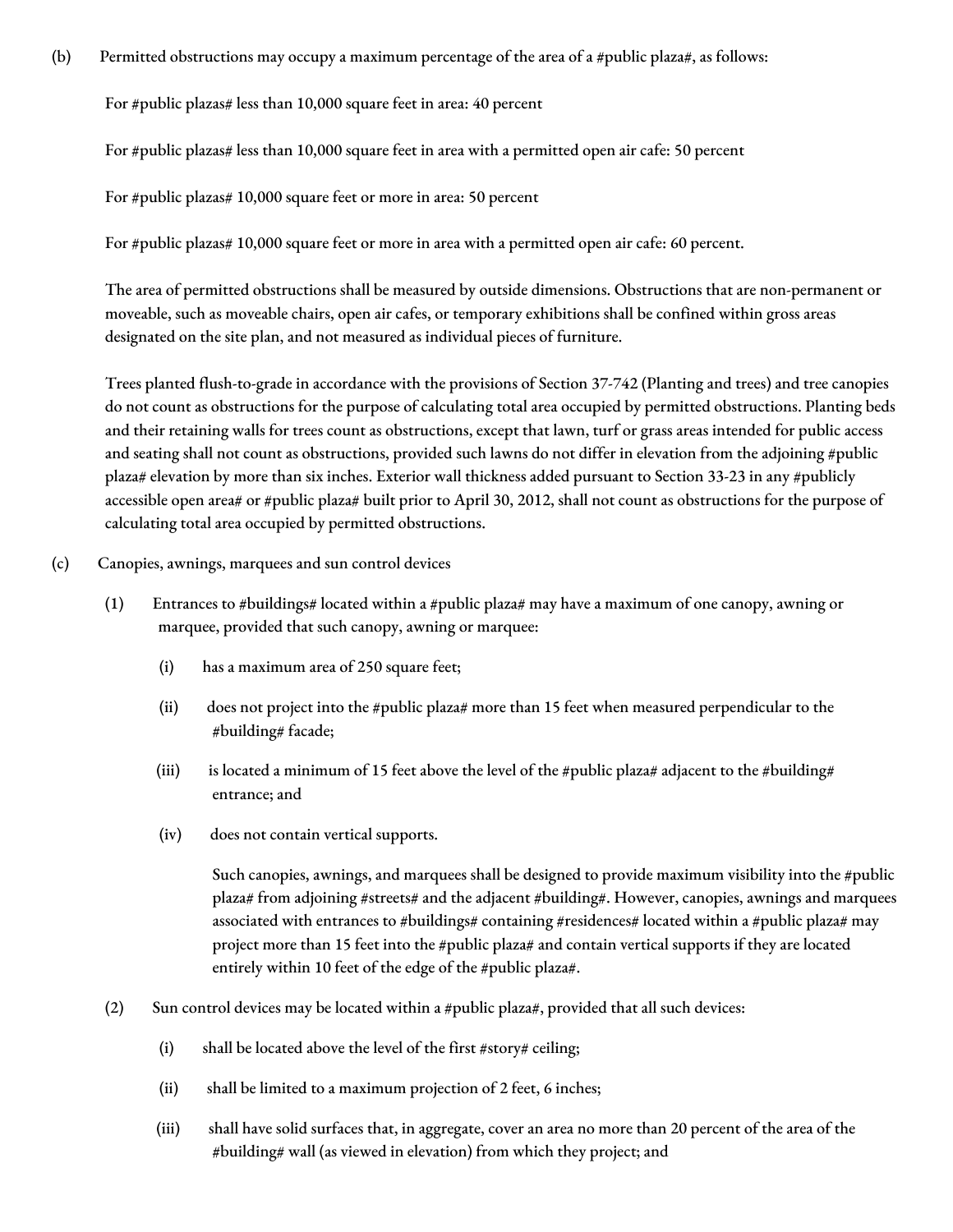- (iv) may rise above the permitted #building# height, up to the height of a parapet wall or guardrail, pursuant to Section 33-42 (Permitted Obstructions);
- (d) Prohibition of garage entrances, driveways, parking spaces, loading berths, exhaust vents, mechanical equipment and #building# trash storage facilities

No garage entrances, driveways, parking spaces, passenger drop offs or loading berths shall be permitted within a #public plaza#. No #building# trash storage facilities are permitted within a #public plaza#, nor shall any #building# trash storage facility be accessed or serviced through the #public plaza#. If garage entrances, parking spaces, passenger drop offs, driveways, loading berths or #building# trash storage facilities are located near or adjoin a #public plaza#, they shall be separated from it by a barrier sufficient to substantially conceal these facilities and any vehicles therein when viewed from any point in the #public plaza#.

No exhaust vents or mechanical equipment are permitted on any #public plaza# or on any #building# wall fronting upon the #public plaza#, unless such exhaust vents are more than 15 feet above the level of the adjacent #public plaza#. All exhaust vents and mechanical equipment located adjacent to a #public plaza# shall be separated from it by a barrier sufficient to substantially, visually and audibly, conceal their presence and operation. Air intake vents or shafts shall be permitted within a #public plaza#, provided that such vents are concealed from public view by planting or other design features and that such vents do not impair visibility within the #public plaza# area.

# **37-727 - Hours of access**

#### LAST AMENDED 10/17/2007

All #public plazas# shall be accessible to the public at all times, except where the City Planning Commission has authorized a nighttime closing, pursuant to the provisions of this Section.

In all districts, the City Planning Commission may authorize the closing during certain nighttime hours of an existing or new #publicly accessible open area#, if the Commission finds that:

- (a) such existing #publicly accessible open area# has been open to the public a minimum of one year or there are significant operational or safety issues documented, or for new #public plazas# significant safety issues have been documented and provided as part of the application for authorization of nighttime closing;
- (b) such closing is necessary for public safety within the #publicly accessible open area# and maintenance of the public open areas as documented by the applicant;
- (c) the layout and design of the #publicly accessible open area# will promote public use and free and easy pedestrian circulation throughout the space;
- (d) any approved design element that limits public access, as specified in paragraph (e) of this Section, shall not impede public circulation, visual or physical access within the #publicly accessible open area# or between the #publicly accessible open area# and other public areas during hours of public operation;
- (e) a design element that limits public access shall:
	- (1) be of a design that is integrated with the design of the #publicly accessible open area# in a manner that would promote the attractiveness of the space for public use and enjoyment;
	- (2) not exceed five feet in height;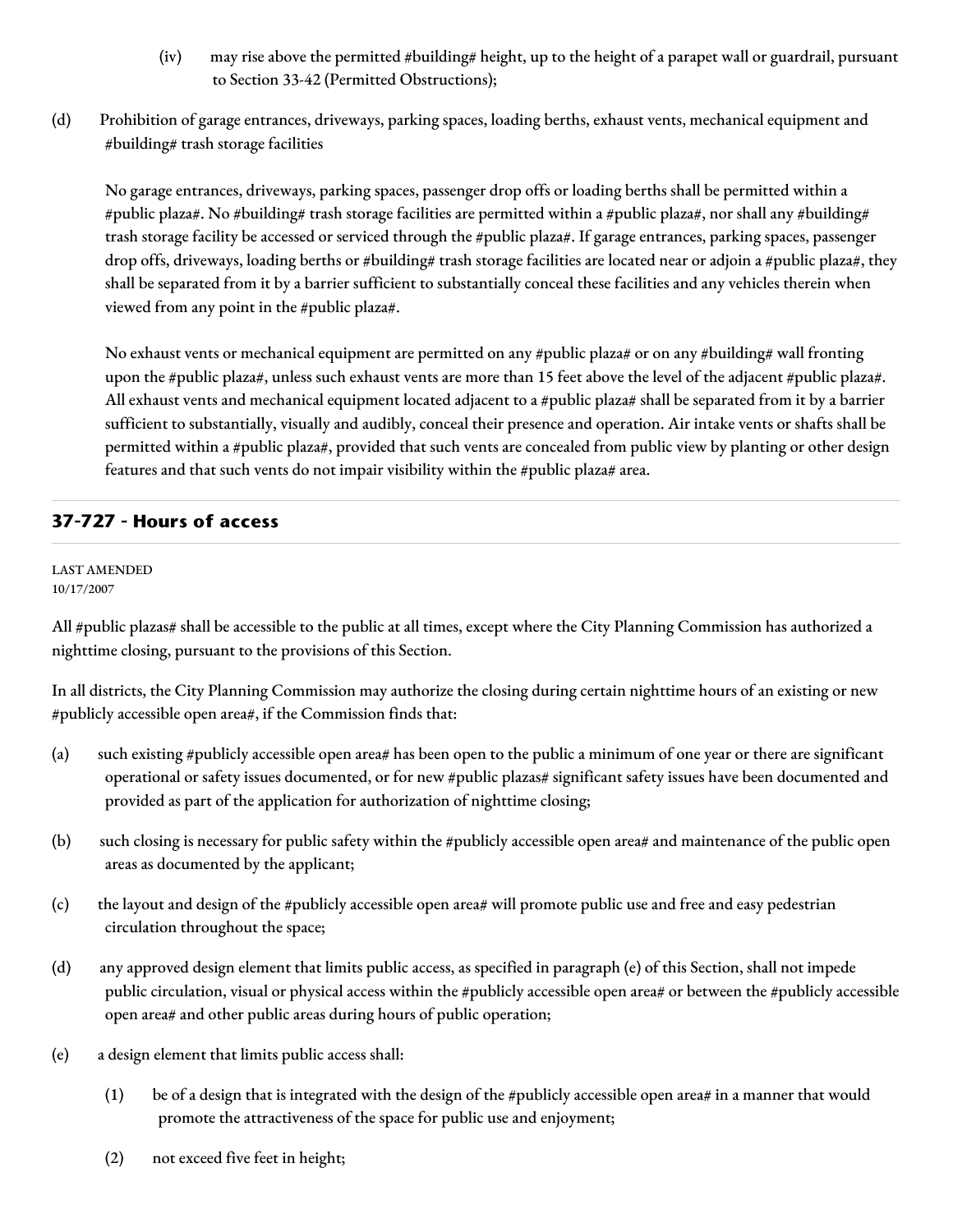- (3) be fully removed from the #publicly accessible open area# during the hours of public access; however, barriers not to exceed 3 feet, 6 inches in height may have posts or supports that remain during the hours of public access provided that such posts or supports do not exceed six inches in width;
- (4) not involve stanchions or cabinets for barrier storage located with the #publicly accessible open area#, except for stanchions or cabinets located at the edges of the #publicly accessible open area#;
- (5) not inhibit or diminish access to the #publicly accessible open area# nor impede pedestrian circulation into, through, or along the frontage of the #publicly accessible open area#, and not obstruct access during the hours of public access; and
- (6) be substantially transparent;
- (f) public access to the #publicly accessible open area# between the hours of 7:00 a.m. and 10:00 p.m. from April 15 to October 31 and from 7:00 a.m. to 8:00 p.m. from November 1 to April 14, or a schedule specified by the Commission, is assured by appropriate legal documents and that an hours of access plaque shall be affixed to the enclosure or barrier which shall indicate the hours of public access to the #publicly accessible open area#, as specified in Section 37-751, paragraph (c). However, if an open air cafe or kiosk is located within the #publicly accessible open area#, such #publicly accessible open area# shall remain open to the public during the hours of operation of the open air cafe or kiosk;
- (g) plans have been submitted that demonstrate that, where appropriate, the #publicly accessible open area# will be improved, to the maximum extent feasible, in accordance with the standards set forth for #public plazas#;
- (h) a program for continuing maintenance of the #publicly accessible open area# has been established in accordance with Section 37-77.

In order to promote increased public use of the public open areas, the Commission may require, or the applicant may request, additional improvements to the existing #publicly accessible open area#, including, where appropriate, amenities such as kiosks or open air cafes as described in Section 37-73. In no event shall any #publicly accessible open area# be reduced in size.

All applications for nighttime closings of #publicly accessible open areas# filed with the Commission shall include a detailed site plan or plans indicating compliance with the provisions of this Section, including but not limited to materials, dimensions, and configuration or any design element that limits public access, the storage location for the design element that limits public access during the hours of public operation of the #public plaza#, and the hours of the #publicly accessible open area's# accessibility to the public. All such plans for #publicly accessible open areas#, once authorized, shall be filed and duly recorded in the Borough Office of the City Register of the City of New York, indexed against the property in the form of a legal instrument providing notice of the authorization pursuant to this Section. The form and contents of the legal instrument shall be satisfactory to the Commission, and the filing and recording of such instrument shall be a precondition for the nighttime closing of any #publicly accessible open area#. The recording information shall be included on the certificate of occupancy for any #building#, or portion thereof, on the #zoning lot#, issued after the recording date.

The land use application for an authorization under this Section shall be sent to the applicable Community Board, local Council Member and Borough President. If the Community Board, local Council Member or Borough President elects to comment on such application, it must be done within 45 days of receipt of such application.

The Commission shall file any such authorization with the City Council. The Council, within 20 days of such filing, may resolve by majority vote to review such authorization. If the Council so resolves, within 50 days of the filing of the Commission's authorization, the Council shall hold a public hearing and may approve or disapprove such authorization. If, within the time periods provided for in this Section, the Council fails to act on the Commission's authorization, the Council shall be deemed to have approved such authorization.